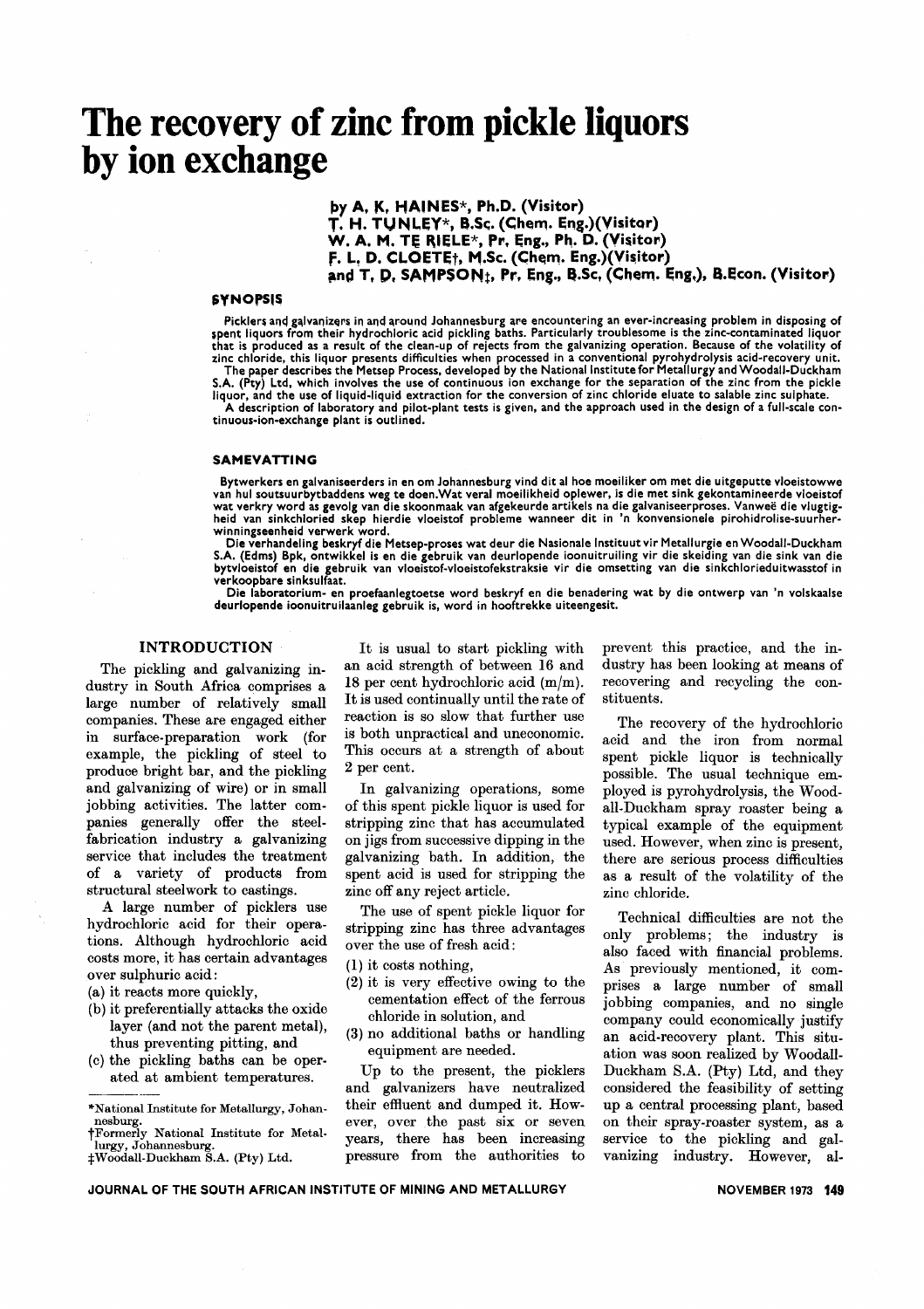though the company is experienced in the recovery of hydrochloric acid, at the time they had no knowledge of a process for zinc removal that could be used prior to pyrohydrolysis. For this reason the company approached the National Institute for Metallurgy (NIM) to assist in the development of such a process.

The criteria for an overall process involving the separation of zinc and the recovery of hydrochloric acid were as follows.

- (1) It had to produce no airborne, waterborne, or solid effluents.
- (2) It had to be economically viable; that is, all products from the process had to be salable.
- (3) Carry-over of zinc to the acid and iron products, and of iron and acid to the zinc product, had to be limited to very low concentrations compatible with market acceptability.
- (4) The cost of treatment had to have as little adverse effect as possible on the current cost of galvanizing and pickling.

Over the past three years, joint research and development work, which includes laboratory, pilotplant, and design studies, has been carried out at the laboratories of NIM. This work culminated in the development of a complete process flowsheet1 that uses ion-exchange and liquid-liquid-extraction techniques and is known as the *NIMjW-D* Metsep process. This process satisfies all the above criteria. A full-scale commercial plant has been constructed near Johannesburg and is at present being commissioned.

#### OUTLINE OF THE METSEP PROCESS

A block flowsheet for the Metsep process is given in Fig. 1. The feed to the plant, which will be brought in by road tanker and pipeline, comprises two streams:

- (a) uncontaminated pickle liquor containing about  $220$  g of FeCl<sub>2</sub> and 31 g of hydrochloric acid per litre, and
- (b) contaminated pickle liquor containing about 73 g of  $\text{ZnCl}_2$ , 230 g of  $FeCl<sub>2</sub>$ , and 30 g of hydrochloric acid per litre.

The values are very approximate and the plant has been designed to

cope with very wide ranges of concentration.

The uncontaminated material is fed direct to the spray roaster in which the ferrous chloride and small quantities of ferric chloride are decomposed to oxides of iron and hydrochloric acid by the reactions

$$
\text{FeCl}_2 + \text{H}_2\text{O} \rightarrow 2\text{HCl} + \text{FeO}, \qquad (1)
$$

$$
2\mathrm{FeCl}_2 + 2\mathrm{H}_2\mathrm{O} + \tfrac{1}{2}\mathrm{O}_2 \rightarrow \mathrm{Fe}_2\mathrm{O}_3
$$

$$
+4\text{HCl, and} \qquad (2)
$$

 $2FeCl<sub>3</sub>+3H<sub>2</sub>O\rightarrow6HCl$ 

$$
+ \mathrm{Fe}_2\mathrm{O}_3. \tag{3}
$$

These reactions take place at temperatures above 500 °C. The hydrogen chloride is absorbed in the raffinate from the liquid-liquid-extraction plant to produce acid having a strength of about 16 to 18 per cent by mass. The iron oxide, which is produced as a powder, is bagged for marketing.

The zinc-contaminated pickle liquor is fed to an ion-exchange plant in which the zinc is selectively removed. The barren solution from this plant is then combined with the zinc-free feed liquor.

The eluate produced in stripping the resin is slightly acid zinc chloride. At present, the zinc is not salable in this form. It is therefore fed to a liquid-liquid-extraction plant, where it is converted to zinc sulphate, which is salable. The raffinate is used as absorber water in the production of acid.

The ion-exchange and the liquidliquid-extraction process, which are the two operations that were developed at the NIM laboratories, will be discussed in more detail. The pyrohydrolysis system is in commercial use, and for further information the reader is referred to publications on the Ruthner-Dravo hydrochloric acid pickling process2, a, 4.

#### ION-EXCHANGE SEPARA-TION OF ZINC

The main steps in the process are loading of the resin, washing of the occluded pickle liquor from the resin, and elution of the loaded resin.

#### *Selective Loading of the Resin*

Under the conditions outlined earlier, the zinc chloride in the contaminated spent pickle liquor exists as an anionic complex, the predominant species being the divalent form  $ZnCl<sub>4</sub><sup>2</sup>$ . The complexing is illustrated by the equation

$$
Zn^{2+} + 4Cl^{-} \rightarrow ZnCl^{2-}_4.
$$
 (4)

Under similar conditions, ferrous iron will not form an anionic complex. Ferric iron will, but under the conditions given it is unlikely that the ferrous iron will oxidize to the ferric state. The zinc can therefore be selectively separated by anion exchangers. The separation is illustrated by the equation

$$
2R^{+}Cl^{-} + ZnCl_{4}^{2-} \Rightarrow R_{2}^{+}ZnCl_{4}^{2-} + 2Cl^{-}.
$$
 (5)

*IVashing of the Loaded Resin*

Before the resin can be eluted, the occluded pickle liquor has to be washed from the pores of the resin so that the final zinc product meets market specifications with respect to iron content. Water cannot be used because it would cause the equilibrium shown in equation (5) to be reversed and the zinc to be eluted. The following are two possible techniques:

- (a) the use of hydrochloric acid of sufficient strength to prevent the reversal of equilibrium, or
- (b) the feeding back of a fraction of the eluate as wash liquor.

If the elution step is run to give maximum concentration of zinc in the eluate, the eluate will contain sufficient free chloride to prevent reversal of equation (5). Some zinc can, of course, be expected to be removed during the washing step, but this is merely fed back to the feed solution to the loading step.

#### *Elution of the Loaded Resin*

The loaded resin, washed free of contaminating iron, is eluted with water. Reduction of the chloride concentration in solution means that the equilibrium depicted in equation (5) is simply reversed. An almost neutral solution of zinc chloride is formed, and the resin is left in the chloride form. This reaction is illustrated by equation (6):

$$
R_2^+ZnCl_4^2 \rightleftharpoons 2R^+Cl^- + ZnCl_2 \cdot (6)
$$

*The Use of Continuous Ion Exchange*

Although the separation is theoretically possible and was demonstrated in the laboratory, two major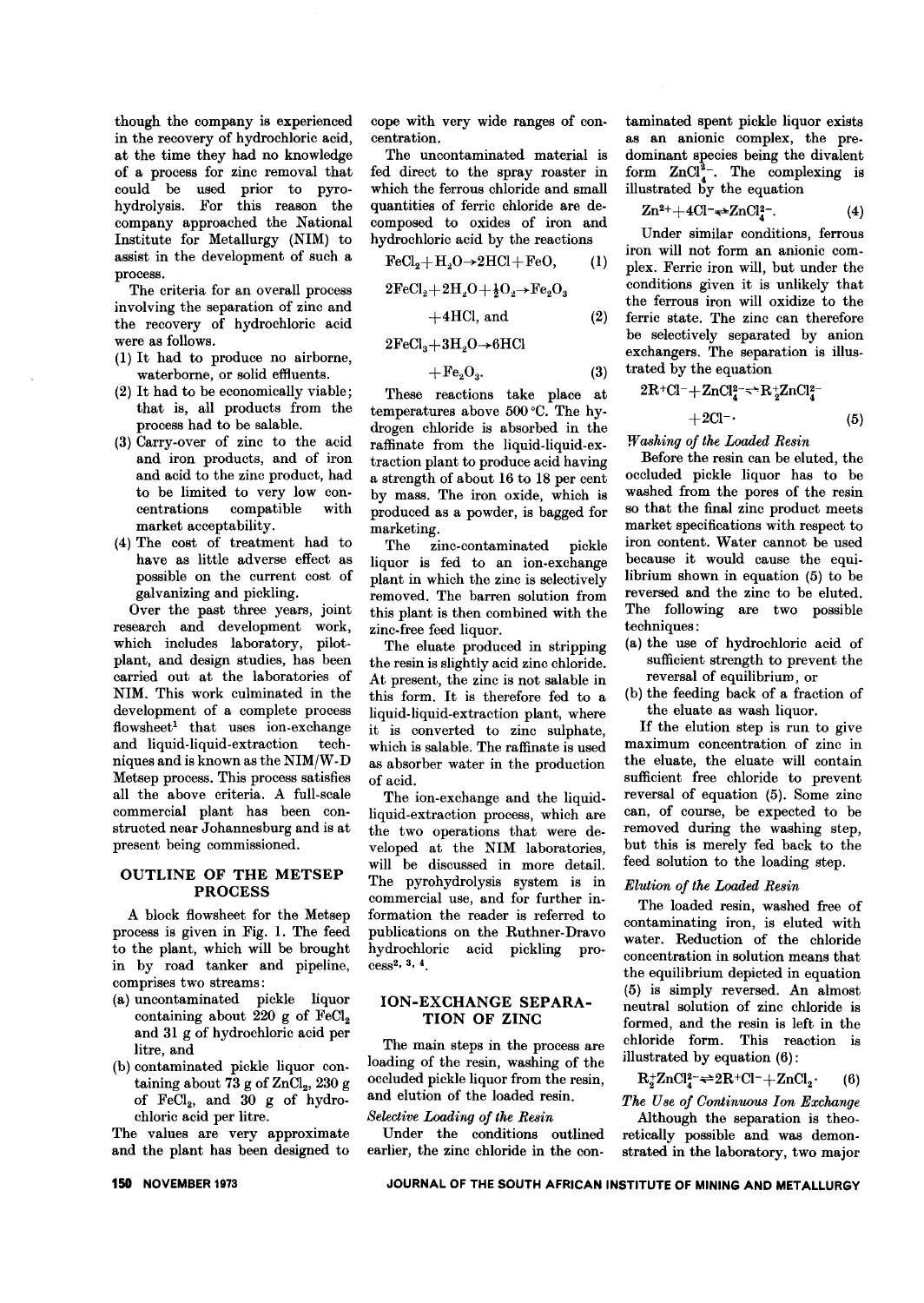

**Fig. I-Block flowsheet of the Metsep process**

practical problems became apparent, probably be uneconomic. Furtherthe second being the more serious. more, although no similar plant had

- of the resin and the species of control.
- resin required prolonged washing before it could be eluted.<br>  $\begin{array}{c} \text{(a) high loss of solvent,} \\ \text{(b) the deleterious effect of the} \end{array}$

The laboratory experiments (using the detections effect of the<br>fixed beds) that were initiated to<br>solvent on the rubber linings of<br>study this problem showed that<br>study the spray-roaster plant, and<br>start (c) the inadvisabil some five bed volumes of washing some nve bed volumes of washing<br>two different solvents (cationic<br>income plant. iron in the eluate was reduced to and aniomic) on one plant.<br>accordional larger This is conjugant. It was therefore decided that the acceptable levels. This is equivalent It was therefore decided that the to a minimum of  $21$  volumes of use of continuous ion exchange to a minimum of  $2\frac{1}{2}$  volumes of use of continuous ion exchange<br>wash for every volume of feed The should be considered. This procedure wash for every volume of feed. The should be considered. This procedure<br>use of hydrochloric acid as washing was claimed to be capable of handling use of hydrochloric acid as washing was claimed to be capable of handling<br>liquid was found to be completely feed solutions of high ionic strength liquid was found to be completely feed solutions of high ionic strength<br>uneconomical and the use of eluste and it would utilize the advantages uneconomical, and the use of eluate and it would utilize the advantage-<br>for washing was virtually impossible of countercurrent washing. for washing was virtually impossible because the requirements for the The technique decided on and concentration of zinc in the eluate tested was the semi-continuous multimeant that only three volumes of stage fluidized-bed column that is eluate could be produced for every being developed at NIM for hydro-

showed that the high resin in- though the technique is relatively ventory required by a fixed-bed new and at the time no commercial operation as a result of the high plant had been operated, it was zinc concentration in the feed would considered the only alternative.

(a) The high concentration of zinc been built, the opinion of manuin the feed allowed for the treat- facturers of ion-exchange plant was ment of, at most, two volumes of that fixed-bed plants having 'breaksolution for every volume of throughs' of between 1 and 2 bed resin, depending on the capacity volumes would be very difficult to

complex formed.<br>(b) Owing to the high concentration sidered but was rejected as being less (b) Owing to the high concentration sidered but was rejected as being less of iron in the feed solution, the structure for the following reasons: attractive for the following reasons:

- 
- 
- 

volume of feed. metallurgical application, particu-Early feasibility studies also larly to uranium extraction. Al-

The flowsheet of the ion-exchange plant on which the full-scale plant design was based is shown in Fig. 2.

All columns operate with the solution in upflow, the resin in each stage being expanded to some desired value. The resin movement is periodic and countercurrent to the solution flow. It is achieved by periodic shutting off of the feed to the column, which allows the resin to settle onto the solution distributors contained in each stage, and then reversal of the flow of solution<sup>5</sup>. This results in the transfer of a dense slug of resin from one stage to the one below it. Resin going out from the bottom stage of any one column is transferred to the next column for further processing by displacement. The dewatering step is included in the transfer line for eluted resin so that the evaporative load on the spray roaster is reduced.

A pilot plant based on the flowsheet given in Fig. 2 has been operated for an extended period. The system has been shown to be feasible, and the specifications (for barren solution and eluate) have been met. Details of the pilot-plant work and the approach to the design of the full-scale plant are discussed later.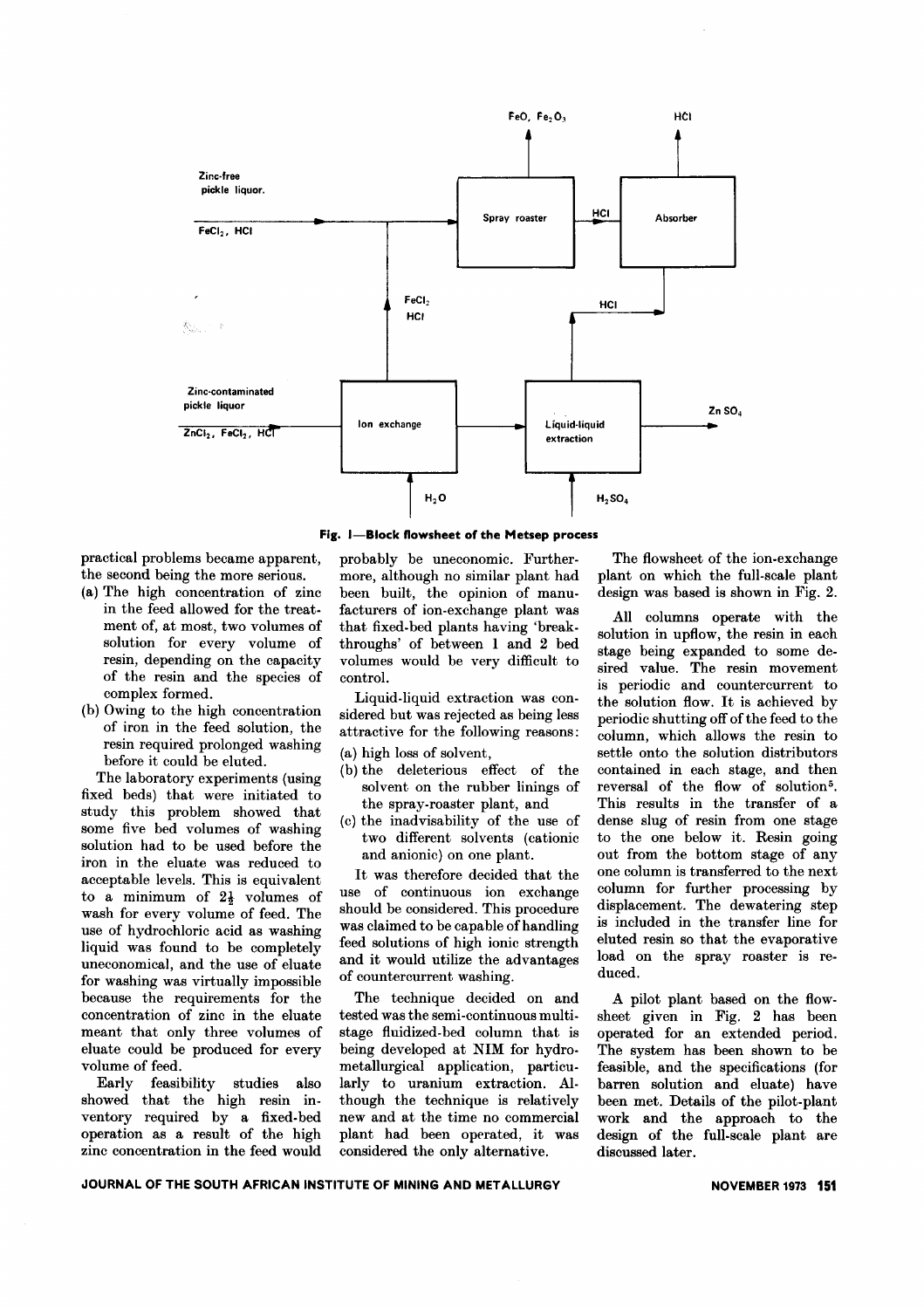

Fig. 2-Flowsheet of the ion-exchange plant

#### LIQUID-LIQUID EXTRACTION

The zinc chloride eluate is converted to salable zinc sulphate by simple cation-exchange technique using a liquid exchanger dissolved in paraffin. The process can be illustrated by the following equations:

$$
Loading:\nZnCl2+2RH2R2Zn+2HCl
$$

$$
{\bf Stripping:}
$$

 $R_2Zn+H_2SO_4 \rightleftharpoons 2RH + ZnSO_4$ . (8)

(7)

Extraction of the zinc takes place in a multistage mixer-settler system in which some 85 per cent of the zinc is extracted. The remaining 15

per cent, which passes out in the raffinate used for absorption of the hydrogen chloride produced in the spray roaster, is at a concentration sufficiently low to meet the market specifications for hydrochloric acid. Prior to stripping, the solvent is washed free of entrained zinc chloride and hydrochloric acid with water-





152 NOVEMBER 1973 JOURNAL OF THE SOUTH AFRICAN INSTITUTE OF MINING AND METALLURGY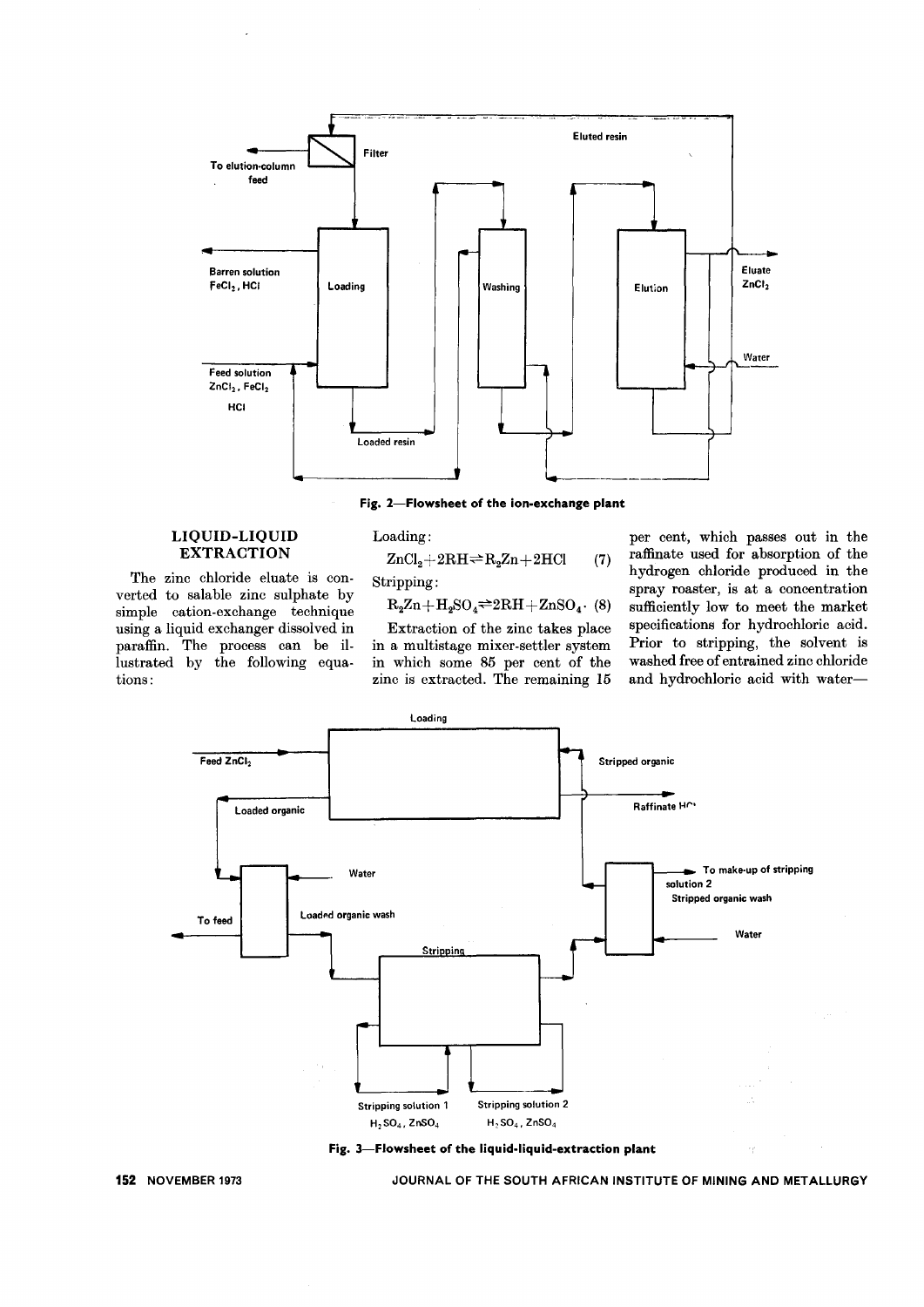again in mixer-settlers. The washing solution joins the feed.

The solvent is stripped by use of a batch countercurrent technique, which is illustrated in Fig. 3. The two stripping solutions are recycled until the concentration of zinc in stripping solution 1 reaches the marketable level. This is then replaced by stripping solution 2, which in turn is replaced by fresh sulphuric acid. The batch technique is used because of the high ratio of organic to aqueous flow required to give a high concentration of zinc in the stripping solution. It was found to be more convenient than the use of a continuous flow of stripping solution with a high reycle to give the conventional 1-to-1 flow ratio within the cells. The solvent is finally washed free of sulphuric acid and zinc sulphate.

#### THE RESEARCH AND **DEVELOPMENT** PROGRAMME

The programmes of work for ion exchange and liquid-liquid extraction are discussed separately.

#### ION EXCHANGE

The programme for research into the ion-exchange method for the separation of the zinc comprised preliminary small-scale fixedbed experiments to prove the separation; laboratory determinations of resin fluidization characteristics, capacity, and kinetics for design purposes; and pilot-scale tests on continuous ion-exchange columns. In addition, life tests were conducted on a sample of the resin.

### *Laboratory Studies*

The original laboratory tests were done on fixed beds of resin. The criteria for these tests were that

- (a) the zinc content of the barren solution from the ion-exchange column should be less than 0,1 per cent, and
- (b) the zinc-to-iron ratio in the eluate should be greater than 12 to 1.

It was found that requirement (a) c)uld be met, but that, as discussed eurlier, the use of a fixed-bed plant would present serious technical and economic problems. Requirement (b) c)uld not be met within the limits imposed by material-balance calculations for a full-scale plant. The idea

| TABLE I                                                            |  |
|--------------------------------------------------------------------|--|
| TYPICAL RESULTS FROM THE SMALL-SCALE CONTINUOUS ION-EXCHANGE PLANT |  |

|                 | $Fe2+$ | $\mathbf{Zn^{2+}}$ | HCl  |
|-----------------|--------|--------------------|------|
|                 | g/l    | $\frac{1}{g}$      | g/   |
| Feed            | 117,0  | 20,3               | 26,3 |
| Barren solution | 90,0   | 0,3                | 30   |
| Eluate          | 0,7    | 8,9                | 2,6  |

of fixed beds was therefore rejected, and the use of continuous ion exchange was pursued. Early work was carried out on a small-scale laboratory unit capable of handling up to 10 ml of feed per minute. The unit was set up according to the flowsheet given in Fig. 2, except that fresh hydrochloric acid, instead of eluate, was used as washing solution. The resin used was of a strong-base variety. Typical results are given in Table I.

In addition to the laboratory and small-scale pilot-plant work to prove the separation process, the following tests were carried out for design purposes.

*Tests of Resin Capacity and Kinetics.* Results of this work are given in Figs. 4 and 5, which compare a strong-base resin with a weak- base resin. It can be noted that, at the saturation capacity, the distribution ratio for both resins is close to 1. This led to the required solution-to-resin flow ratio of almost 1 to 1 in a continuous plant, and caused some problems with the design of the full-scale plant.

*Tests of Resin Hydraulics.* Experiments were carried out in which the expansion of fluidized beds of strongbase and weak-base resins was compared under various conditions. It was found that the unloaded strongbase resin floated in the spent pickle liquor at concentrations that could be expected in a production plant. Further work on this resin was therefore abandoned, and it was decided to continue work on one weak-base resin only. This resin is the only one on the market that has sufficient density for successful oper. ation in spent pickle liquor. The results are given in Fig. 6.

*Life Tests.* A sample of strong-base resin was subjected to 500 cycles of loading and elution, which are equivalent to approximately 18 months of operation in a production plant. It was found that the capacity

decreased by only 3 per cent. Similar tests have not been carried out on the weak-base resin, but problems are not expected since it is claimed that the resin is as stable as the strong-base resin under similar conditions.

#### *Pilot-plant Tests*

A continuous pilot-plant pro. gramme succeeded the laboratory work so that optimum conditions for the design could be established and the operability of the process could be tested over a continuous period of time. The required information included the following:

- (1) the minimum achievable concentration of zinc in the barren solution,
- (2) the maximum ratio of zinc to iron in the eluate, and
- (3) the minimum dilution of tqa barren solution with washing liquor.

Thc last requirement was considered very important in that the concentration of the feed to the spray roaster strongly influences the operating cost of the plant (since water has to be evaporated) and the concentration of the hydrochloric acid product.

The flowsheet was similar to that previously used, but this time eluate, instead of fresh hydrochloric acid, was used for washing. The three continuous ion-exchange columns were constructed from 150 mm sections of 100 mm diameter Quickfit glass column. Each section was equivalent to one stage, and the stages were separated by perforated PVC plates. The plant contained 11 stages for loading, 5 stages for washing, and 10 stages for elution, and was capable of handling up to 5 litres of feed solution per hour.

Typical results taken over a period of approximately 12 hours during a two-day operating campaign are given in Table H.

From the results of this run and others, it was possible to conclude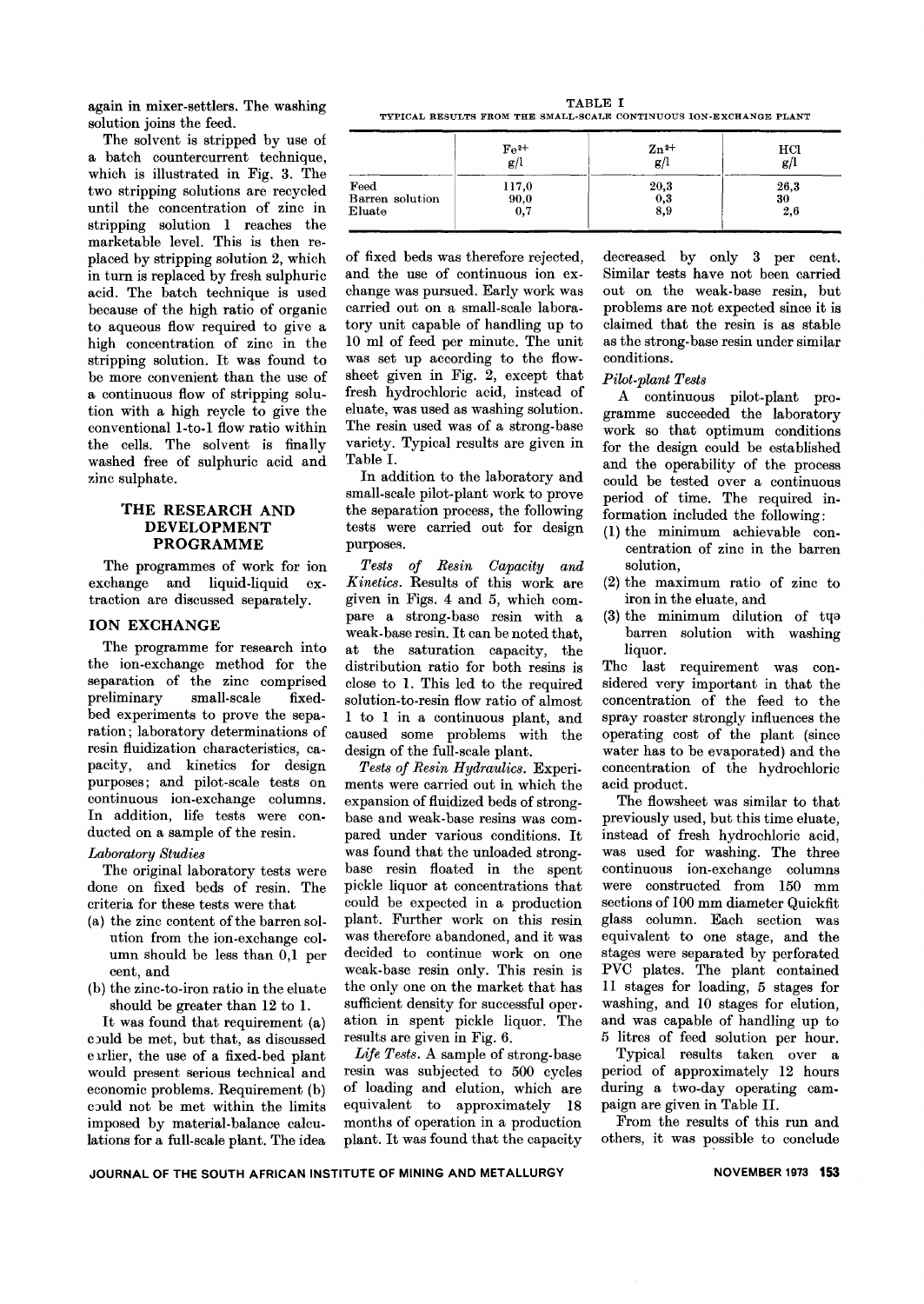

Fig. 4-Equilibrium distributions for zinc in spent pickle liquor

#### *Laboratory Studies*

that the process could be controlled to produce suitable feed concentrations for the spray roaster and the liquid-liquid-extraction plant. It was also found that the dilution of the barren solution with the wash could be kept down to a value of about 30 per cent, which was considered acceptable, provided the resin entering the loading column was dewatered. Furthermore, the weakbase resin performed satisfactorily.

#### LIQUID-LIQUID EXTRACTION

Again, the experimental work consisted of laboratory and pilot-plant tests.

The laboratory work comprised a series of shake-out tests using a 25 per cent  $(v/v)$  solution of liquid cation exchanger in illuminating paraffin. Two experimental methods were used, the first being a rapid test to determine the approximate conditions for a more accurate series.

The first consisted in the contacting of various ratios of aqueous to organic phases and the determination of equilibrium concentrations. The results are given in Table Ill.

In the second series of tests, a multiple-stage batch countercurrent shake-out test was conducted. Strip-

|                 |                    | TABLE II<br>RESULTS OF PILOT-PLANT TRIALS |      |
|-----------------|--------------------|-------------------------------------------|------|
|                 | $\mathbf{Zn^{2+}}$ | $\rm Fe^{2+}$                             | HCI  |
|                 | g/l                | g/l                                       | g/l  |
| Feed            | 59,0               | 120,0                                     | 20,0 |
| Barren solution | 0,05               | 55,2                                      | 6,3  |
| Eluate          | 15,0               | 1,09                                      | 0,8  |

ping of the organic phase was accomplished when the organic phase was contacted twice with 20 per cent (v/v) sulphuric acid at an organic-to-aqueous ratio of 0,25. Results of these tests are given in Table IV.

Although some difficulty was experienced in the achievement of good mass balances for these runs, they demonstrated the feasibility of the conversion from chloride to sulphate.

#### *Pilot-plant Tests*

Following the laboratory work, a continuous pilot-plant operating campaign was initiated. The experiments were carried out in a series of small-scale mixer-settlers capable of handling 10 ml of feed solution per minute and set up according to the flowsheet given in Fig. 3. The purposes of the campaign were as follows:

(a) to prove the extraction results

**154** NOVEMBER 1973 JOURNAL OF THE SOUTH AFRICAN INSTITUTE OF MINING AND METALLURGY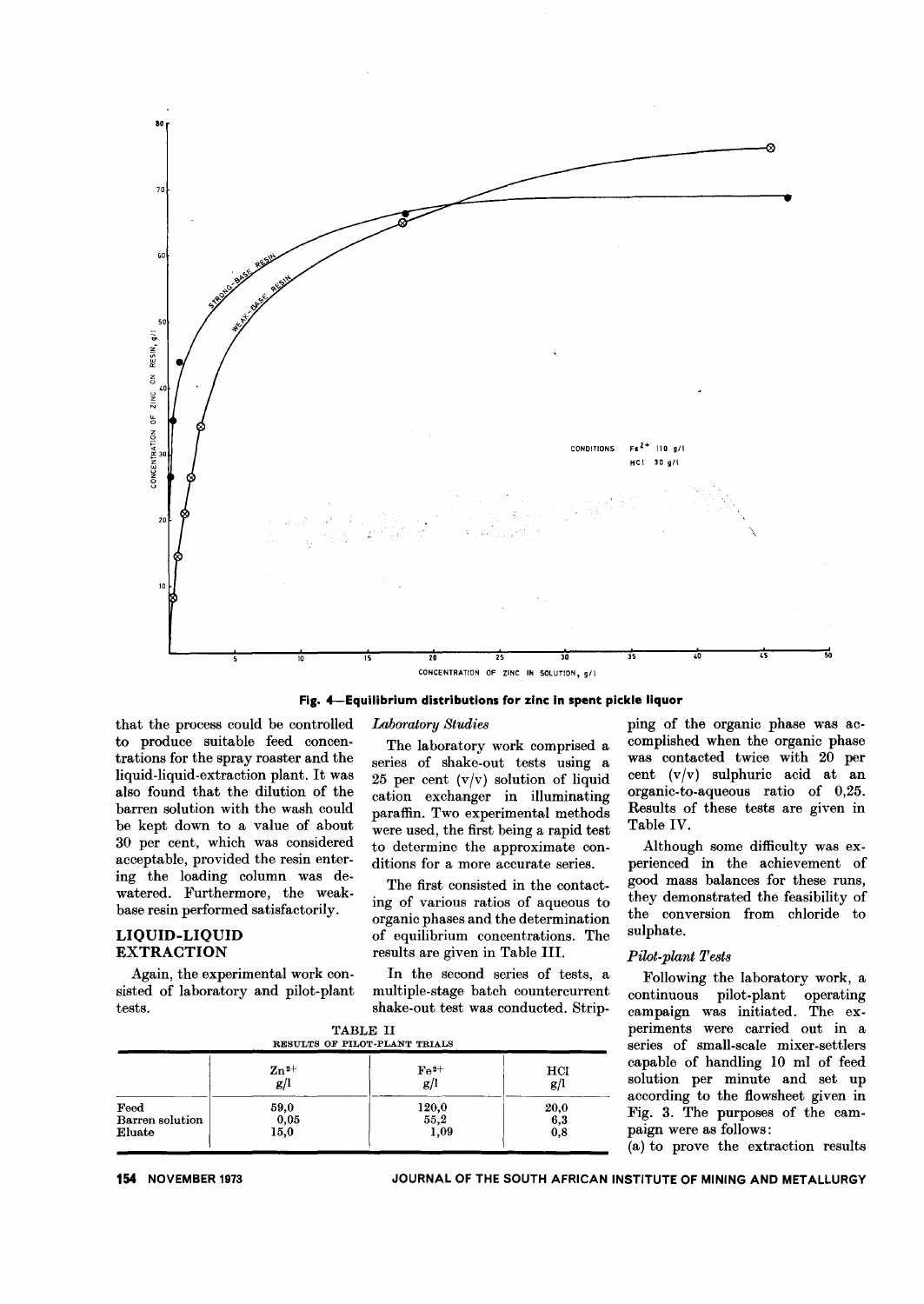



**JOURNAL OF THE SOUTH AFRICAN INSTITUTE OF MINING AND METALLURGY**

**NOVEMBER 1973 155**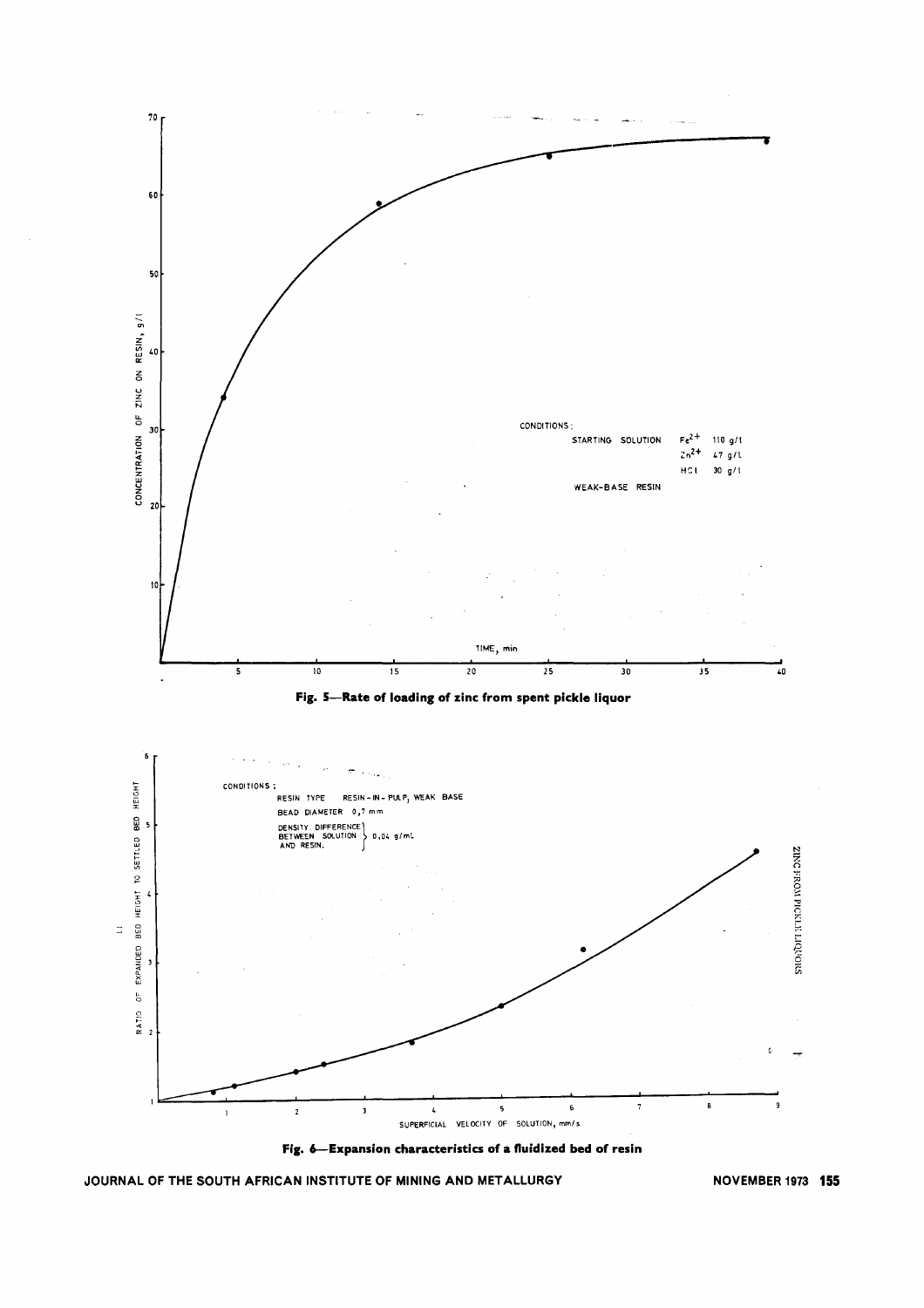| <b>TABLE III</b>                       |  |
|----------------------------------------|--|
| RESULTS OF EQUILIBRIUM SHAKE-OUT TESTS |  |

| Test solution:<br>$\mathbf{Zn^{2+}}$<br>$Fe2+$<br>HCl. Test 1<br>Test 2 | 20 g/l<br>$1,25 \text{ g/l}$<br>$1,0 \text{ g}/1$<br>$2,0 \text{ g/l}$ |  |
|-------------------------------------------------------------------------|------------------------------------------------------------------------|--|
|                                                                         |                                                                        |  |

| Organic-to-   | Zn determined in test 1 |                | Zn determined in test 2 |                         |  |
|---------------|-------------------------|----------------|-------------------------|-------------------------|--|
| aqueous ratio | Organic<br>g/l          | Aqueous<br>g/l | Organic<br>g/l          | Aqueous<br>g/l<br>18,19 |  |
| 0.25          | 9,69                    | 17,50          | 8,15                    |                         |  |
| 0,5           | 7,14                    | 16,65          | 6,08                    | 16,82                   |  |
|               | 3,19                    | 14,31          | 2,92                    | 14,01                   |  |
|               | 2,02                    | 11,69          | 1,92                    | 12,33                   |  |
|               | 1,60                    | 10,40          | 1,48                    | 10,90                   |  |

|           | <b>TABLE IV</b>                                 |
|-----------|-------------------------------------------------|
|           | RESULTS OF BATCH COUNTERCURRENT SHAKE-OUT TESTS |
|           | Test solution:                                  |
| $Zn^{2+}$ | As shown in table                               |
| $Fe2+$    | $1,25 \text{ g/l}$                              |
| нег       | $2.0 \text{ g/l}$                               |

|                                     | Ratio of organic to aqueous flow |                           |                      |  |
|-------------------------------------|----------------------------------|---------------------------|----------------------|--|
|                                     | 20                               | 30                        | 15                   |  |
|                                     |                                  | Zinc concentration, $g/l$ |                      |  |
| Feed<br>Raffinate<br>Loaded solvent | 20,0<br>3,52<br>1,17             | 20,0<br>3,15<br>0,78      | 15,0<br>1,14<br>1,06 |  |

obtained from the simulated batch countercurrent system could be established on a continuous system,

- (b) to establish satisfactory operating conditions, and
- (c) to estimate various design parameters.

The feed solution, which was synthetic, was made up as follows:

| ZnCl <sub>2</sub> | $31,4 \text{ g}/l$ |
|-------------------|--------------------|
| $\mathrm{FeCl}_2$ | $4,5 \text{ g}/l$  |
| HCl               | $1,1 \text{ g/l}.$ |

Results taken at the start and finish of a 12-hour run are given in Table V.

These results indicate that the results obtained from batch tests can be achieved in continuous operation.

The plant was also run in order to estimate mixer residence time, settling areas, internal phase ratios, and maximum free-acid concentration of the feed. In addition, it provided a sound practical basis for the design of the full-scale plant.

#### PROCESS DESIGN OF THE FULL-SCALE CONTINUOUS-ION-EXCHANGE PLANT

In the design of the ion-exchange columns for the production plant, difficulty was experienced in the scaling up of the pilot-plant data for the following reasons.

(a) The pilot plant comprised a large number of small stages (for example eleven 150 mm stages in the extraction column), which would be unpractical on a commercial plant.

(b) The expected concentrations of metal ions in the feed for the production plant were not identical to those of the material fed to the pilot plant.

It was therefore decided that a mathematical model of the loading column should be developed and that the model should be used in an estimate of the size of the production unit.

The development of the design model for the continuous ion-exchange column was complicated by the non-linearity of the mass-transfer process and the periodic nature of the resin movement. This work is continuing and is not ready for publication. Only an outline of the approach will therefore be given here.

The non-linear models were first developed to describe the equilibrium and rate curves illustrated in Figs. 4 and 5. Values of the coefficients were then used in a stagewise calculation for various values of resin inventory in each stage. The inventory of resin in each stage was determined from a knowledge of an assumed value for the total height of the stage, the expansion of the fluidized bed of resin, and the linear flowrate.

The model was tested on the results from the pilot-plant trials. Initially it tended to overpredict. For example, in one test it was found that the model predicted that fourteen stages would be required in the loading column to give the measured performance, whereas eleven were used in practice. This discrepancy was not considered serious because, as a result of the high resin loading achieved and,

|  |  | TABLE V |                                                                 |  |
|--|--|---------|-----------------------------------------------------------------|--|
|  |  |         | RESULTS OF A CONTINUOUS PILOT-PLANT LIQUID-LIQUID-EXTRACTION RU |  |

|                                                                                                       | Start                            |               |              |                 | Finish             |               |            |                                             |
|-------------------------------------------------------------------------------------------------------|----------------------------------|---------------|--------------|-----------------|--------------------|---------------|------------|---------------------------------------------|
|                                                                                                       | $\mathbf{Zn^{2+}}$               | $Fe2+$        | $Cl^-$       | SO <sup>2</sup> | $\mathbf{Zn^{2+}}$ | $Fe2+$        | $Cl^-$     | $SO2-$                                      |
| $\textbf{Feed}$<br>$\operatorname{Raffinate} \ldots \ldots \ldots \ldots \ldots \ldots \ldots \ldots$ | 15,8<br>$\overline{\phantom{a}}$ | 2,1           | 21,6         |                 | 2,8                | 2,0           | 20,7       | $\begin{array}{c} 0,2 \\ 402,0 \end{array}$ |
| lst strip<br>$2nd \text{ strip} \quad \ldots \ldots \ldots \ldots \ldots \ldots$                      | 10,7<br>0,96                     | 0,07<br>0,005 | 0.35<br>0.02 | 436,0<br>183.0  | 67,4<br>23,0       | 0,1<br>0,005  | 0,7<br>0,7 | 199,0                                       |
| Loaded solvent wash<br>$\text{Stripped solvent}$                                                      |                                  | $\sim$        | ----         |                 | 0,3<br>0,09        | 0,03<br>0,006 | 2,3<br>0,2 | $_{0,5}$<br>4,8                             |